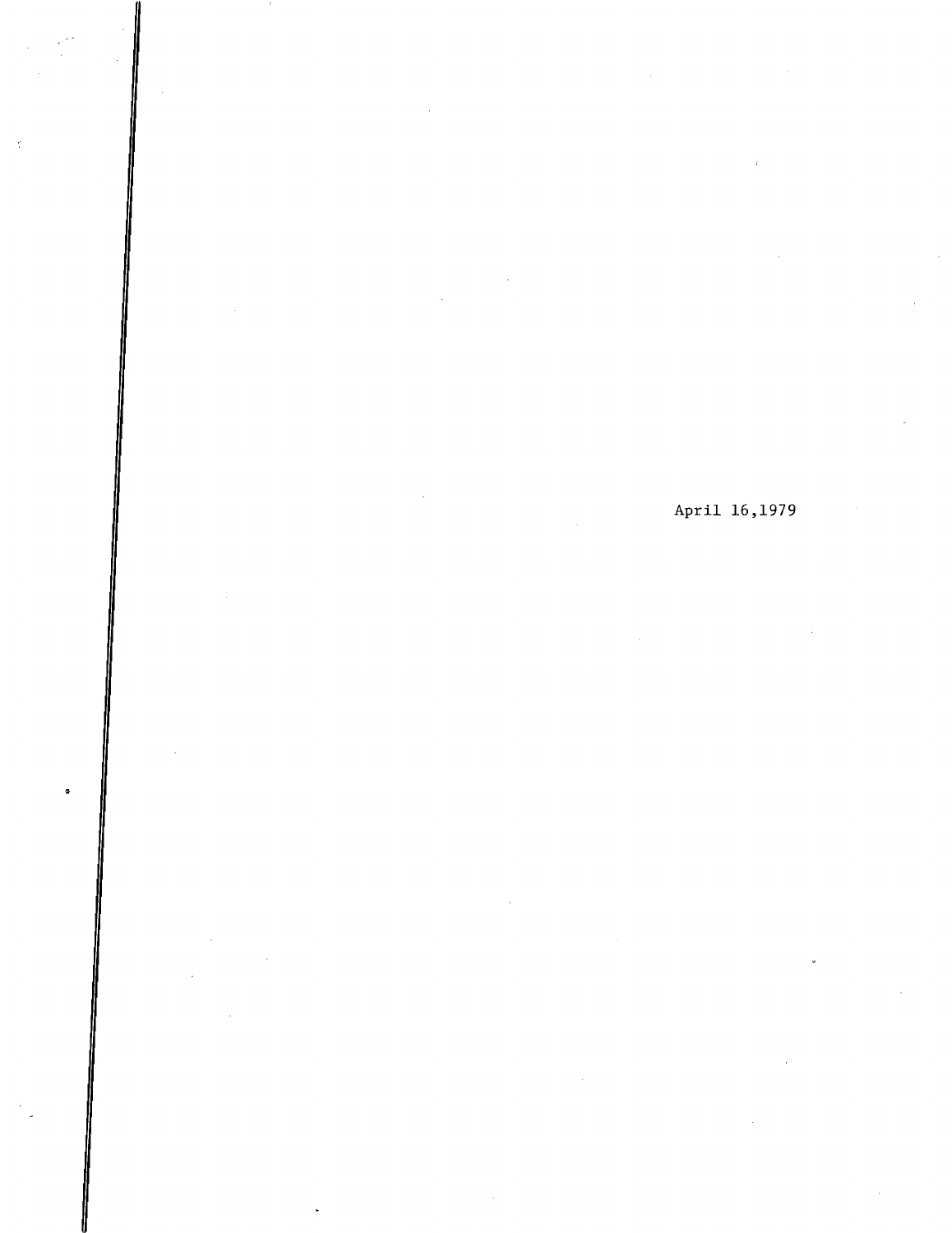May 1, 1979

Binder

Minutes of the Fifty-Fifth Meeting of the Executive Committee of Faculty Council held on Monday, April 16, 1979 at 2:30 p.m. in Room 250 Allen Building.

Members Present: Dean P. K. Isaac, Chairman; Dean B. D. Macpherson, Professors P. Loewen, K. Mount, J. Gerhard, and H. Duckworth, Mr. G. Richardson and Mr. H. Christianson.

Regrets: Professors C. Woods, W. C. Brisbin and R. Longton. Visitors: Mrs. Carol Prosk

Before commencing with the meeting the chairman introduced the new Science Senior Stick to the committee members - Mr. Hal Christianson.

# 1. Approval of the Minutes of the Fifty-Fourth Meeting.

The minutes of the Fifty-Fourth meeting held on October 13, 1978 were approved Macpher son (Loewen).

 $2.$ Matters Arising

- (i) Status of the New Degree Program The Chairman stated that the program was now with the U.G.C. following the  $\mathcal{L}_{\text{max}}$ favourable recommendation of the U.G.C. Program Advisory Committee. The U.G.C. is to consider the program at its next meeting which is scheduled for April 23, 1979.
- These two items were sent to the Faculty Committee on  $(ii)$ Courses and as yet have not been discussed by them.
- Teaching evaluation report This matter was raised at  $(iii)$ Faculty Council about a year ago and subsequently sent to the Executive Committee for disposition. The Executive requested information from other schools, faculties and departments on how they evaluate teaching for purposes of merit pay and promotion and the results have now been summarized in the report submitted to the Executive.

The committee briefly discussed the report noting that most areas have the same problems as.those faced by Science in trying to evaluate teaching. It was agreed the matter would be reported to Faculty Council as having been received and discussed by the Executive.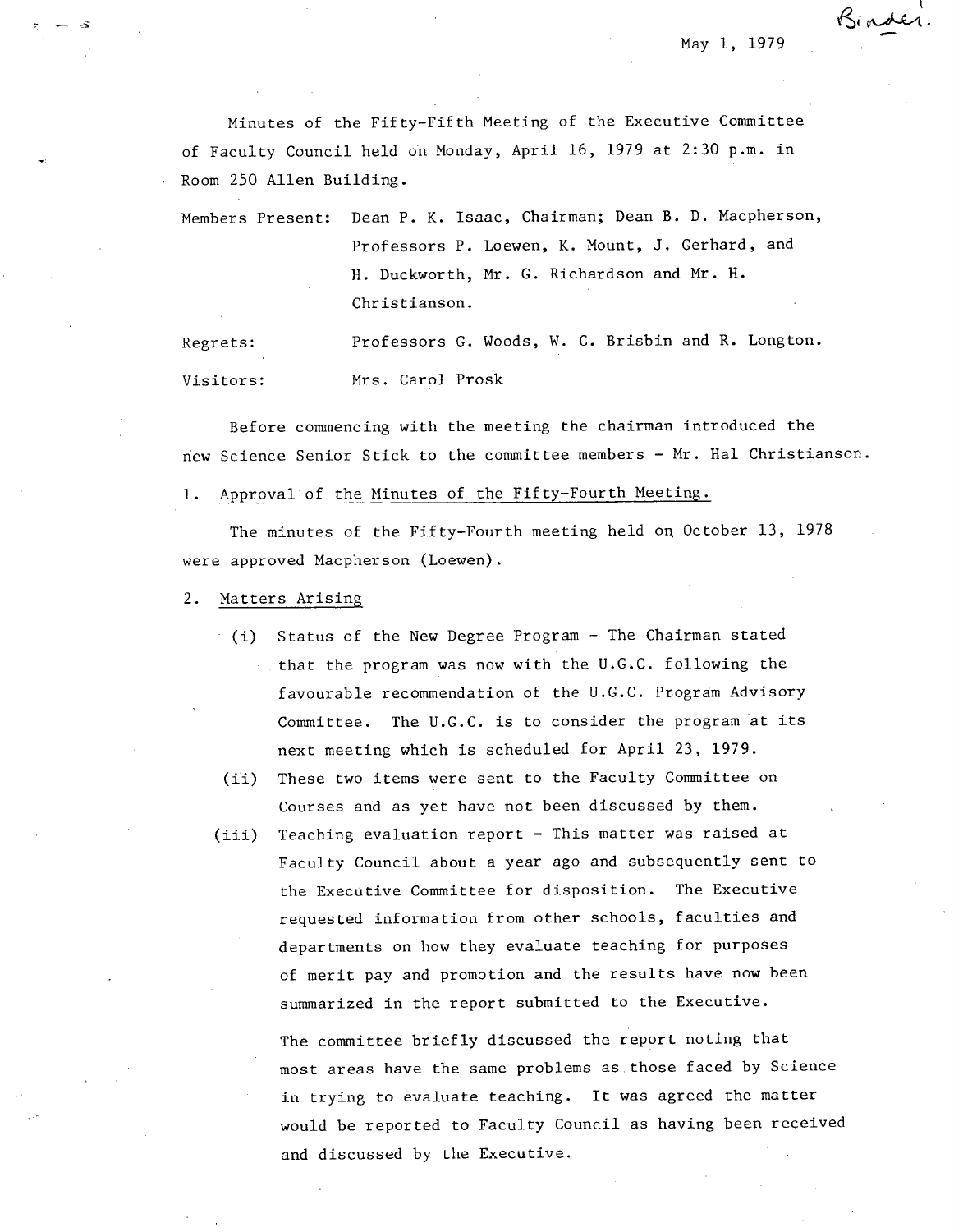- (iv) The status of the narrowness of the Computer Science Honours Program report rested with Dean Connor and would not be discussed at this meeting.
- There were no communications.  $3.$

#### 4. Faculty's Seventy-Fifth Anniversary Committee

The Chairman referred to the proposed itinerary for the Faculty's 75th Anniversary celebrations and requested comments from the members. The question of whether there was a budget for the festivities was raised and the Chairman replied that the expected costs, which were felt would be minimal, would be borne by the Faculty. In reply to the awarding of an honorary degree for a Science participant, the Chairman said that the Senate Committee on Honorary Degrees had agreed to permit the Faculty one such award.

It was suggested that the itinerary be forwarded to Faculty Council with the following motion Duckworth (Christianson)

"the Executive Committee endorses the proposed plan"

UNANIMOUS

C

# 5. Letter from Dr. Mendelsohn re: change to the Faculty's Promotion Document

The memo from Dr. Mendelsohn to Dean Connor suggested that the Faculty's promotion document contain a statement which mentions a "usual" time period for promotion from one academic rank to another, the intention being that this would be used as a guideline in assisting administrators in determining promotion. Dean Connor had drafted such a statement and had requested the opinions of the Executive Committee on the suggestions and the draft.

In commenting on this matter Dean Isaac provided data that showed that the Faculty now tended to promote within certain time ranges, without any guidelines. Several members pointed out that such a mention in the document would inevitably lead to the impression that promotion was related to time spent in the rank. It was the overall feeling that this would create more of a problem than it would solve. It was agreed that the Chairman would inform Dean Connor that it was the Committee's feeling that this should not be included in the document.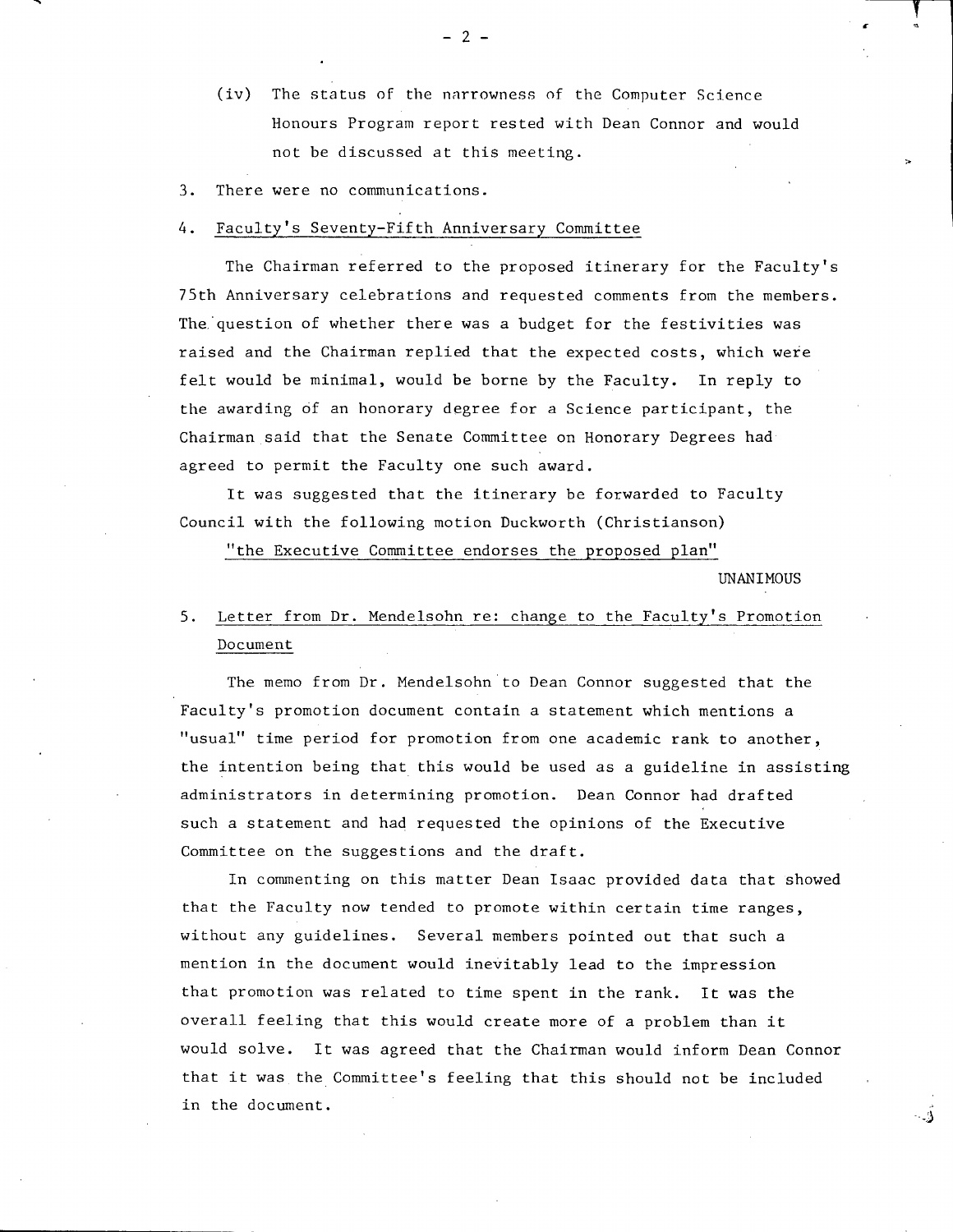### 6. New Statistics Course

Dean Macpherson explained that this would be a three credit hour service course for. Electrical Engineers which would begin January 1, 1980. The course had been developed by the Statistics Department and has been approved by the Standing Committee on Mathematics and the Science Committee on Courses and is now before the Executive Committee for its consideration; he moved the course be approved.

Professor Mount noted that the new course would not be generating any additional funds for the department but would have to be given within the department's present resources. He pointed out that the Head of the Department had resigned and no successor had been appointed yet and that during the 1979/80 term there would be  $1\frac{1}{2}$  sabbatical leaves taken within the department. He said that the department had had to use Ph.D. students to teach this past year because of the lack of academic staff. It was his firm feeling that the extra course would be adding an increased work load onto the department which was now heavily committed teaching wise and understaffed. Professor Mount requested that his concerns be so stated in these minutes.

Dean Macpherson informed the committee that the present Head of the Department was well aware of the staff problems in his Department and had, after discussing this matter with his staff, approved the department's offering the course. Dean Macpherson acknowledged that the Dean's Office was aware of the staffing problems within the department and that these problems were the subject of discussions between the Deans and the Senior Administration. He concluded by saying that procedures were actively underway for a replacement Head and should the ultimate successor be an internal candidate there was a possibility that the department will be granted permission to hire two term replacements to fill the vacated position. However this would only be finalized after the selection committee had secured a replacement.

The Chairman pointed out the awkward position the Faculty is in with regard to service courses. He said that for many years now the Faculty has strongly advocated the teaching of Science courses by Science departments and their staff, however the faculty has never

- 3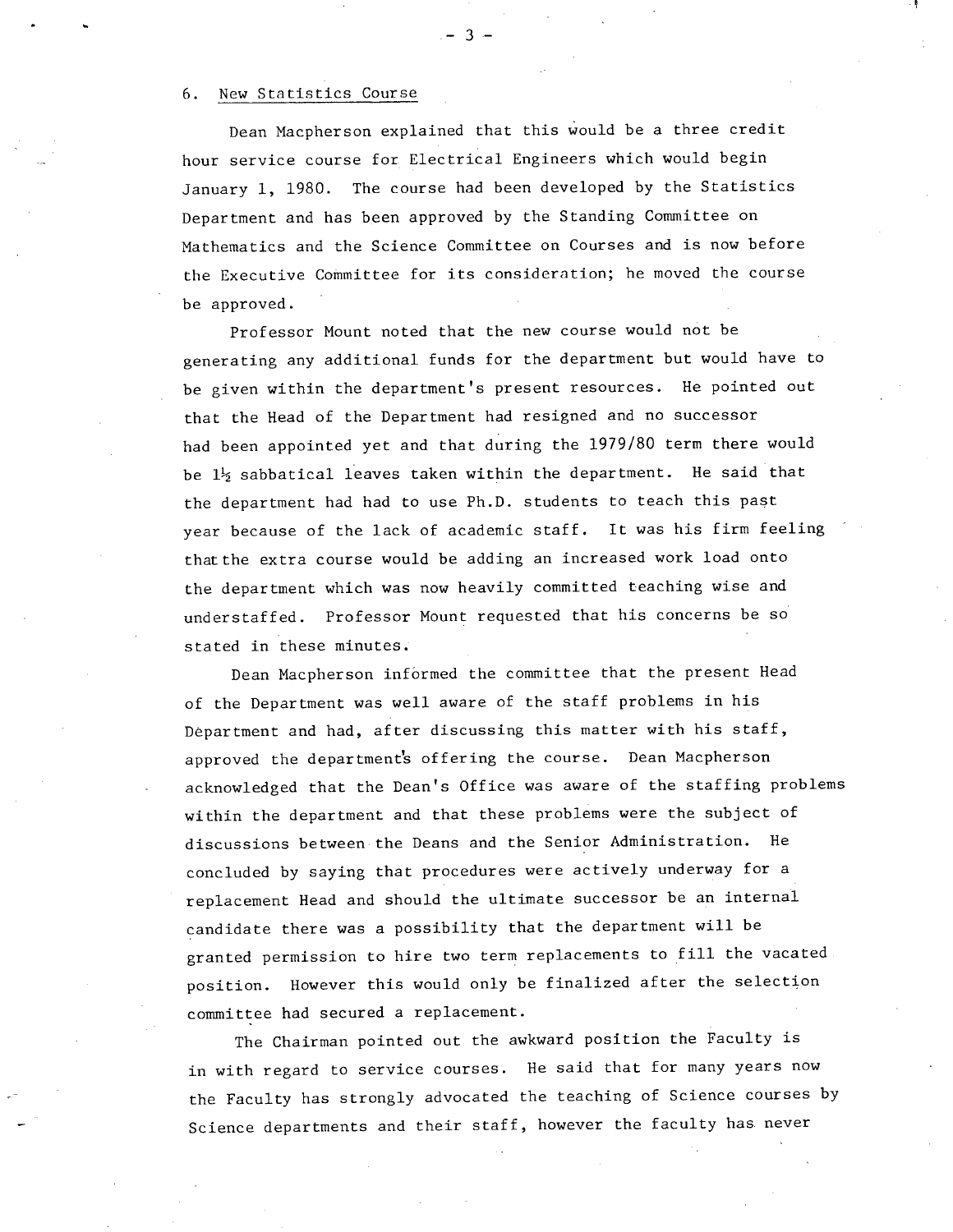been directly compensated for this service. Any budget reductions that the Faculty has faced have had to come from the Science teaching component and not the service component consequently it is the Science students who have suffered most from these cut-backs. Yet the Faculty was reluctant to turn down the requests for service courses because if we don't provide the courses the requesting department will teach them themselves which is contrary to the University Service Course Policy.

-4-

The committee voted on the approval of the course and the motion was carried.

### 7. Gold Medal Guidelines and Criteria

Dean Macpherson explained that because the Faculty has no set guidelines or criteria for awarding itsGold Medals each year, when it comes time to decide on the winners the committee was inevitably faced with making ad hoc decisions based on the problems before it, rather than being able to refer to a set of established guidelines. Last year the committee recommended that it discuss and establish a set of guidelines for the award. Dean Macpherson pointed out that all criteria can be set by the awarding faculty independently of the Awards Office. He said that it was the Faculty intention to request an additional Gold Medal once the new degree program came into being.

The committee suggested that the last two years of a student's program be taken into consideration for the award rather than the one year (last year) that was done now. In defining the last two years the committee agreed that it should be the last 60 credit hours taken by the student. The committee felt further that a certain number of courses within the 60 credit hours should be beyond first year. It was eventually moved Macpherson (Loewen) that:

"the Gold Medal (general program) be awarded for the highest standing in the final 60 credit hours, the 60 credit hours to include at least 30 credit hours of courses at the 200 level or higher"

**UNANIMOUS** 

Dean Macpherson suggested this guideline be tried at this year's Gold Medal meeting although it would not be in force at that time. As for the date of implementation, it was agreed that the Science Students' Association would be asked for their view before any decision was made.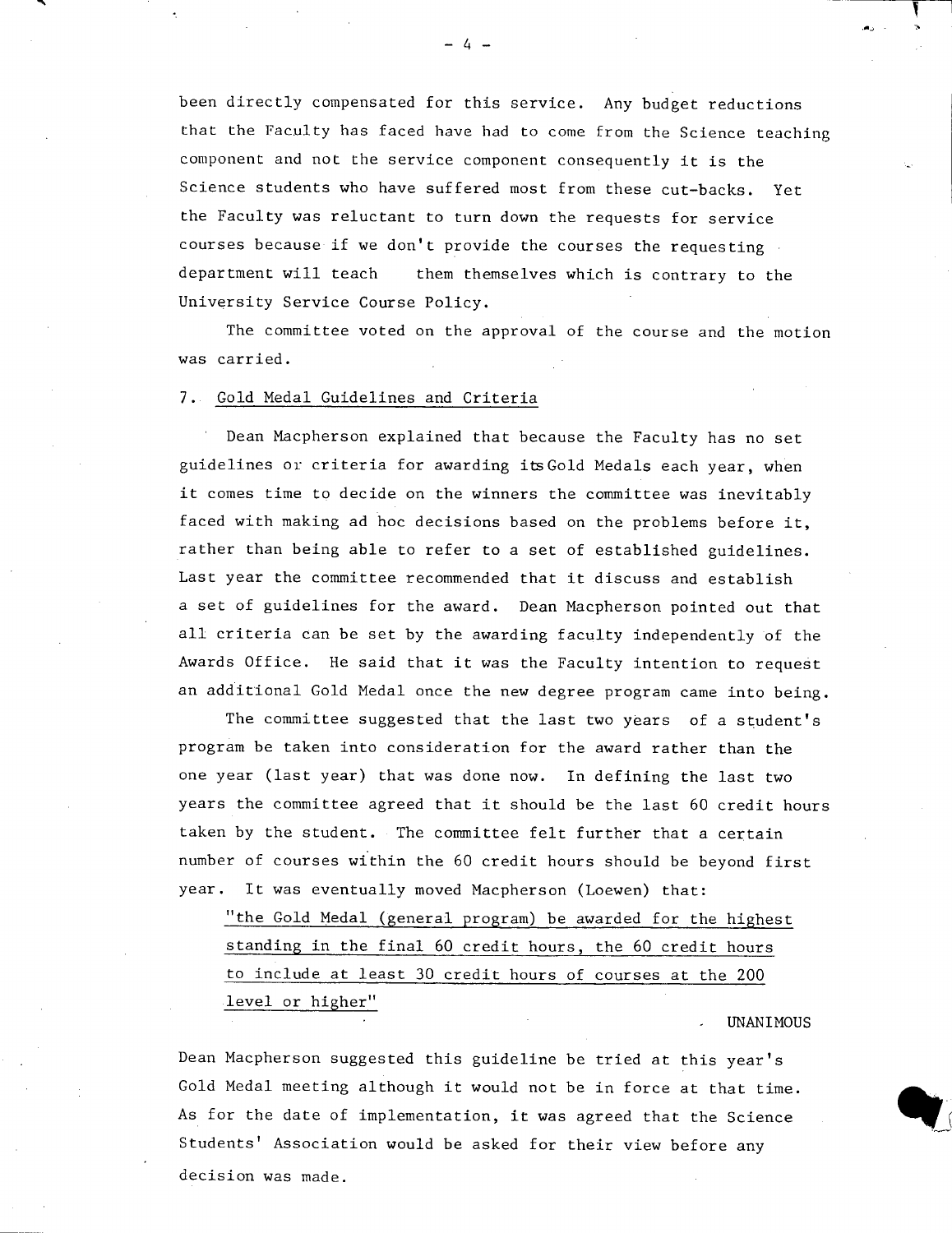At this point the committee felt that it would be appropriate to set the guidelines for the new four year major program as well thus it was moved Macpherson (Duckworth) that:

-5-

"the Gold Medal (4 year major) would be awarded for the highest standing on the last 60 credit hours of a program approved by the department"

#### UNANIMOUS

It was agreed that the Gold Medal criteria for honours students be the highest standing in the last two years of a program prescribed by the department.

8. Report on Student Affiliation

Dean Isaac who chaired the ad hoc committee, spoke to the report. He pointed out that item 4 was the most contentious point of the report and its inclusion was not unanimous within the ad hoc committee. The members had felt that in the long run it was to the student's advantage to be affiliated with a department consequently this item. Those members who did not favour assignment of a department felt that the main problem of such would be to change the tenor of the departments response to the students. In answering questions on the report Dean Isaac said that a student could be affiliated with more than one department if he so wished. Dean Macpherson said that the Student Records Office would supply the mailing lists for the departments. What the departments did with the students once they were sorted out was going to be left to departments within broad guidelines. It was felt that the difference between departments would naturally lead to different affiliation programs.

In reply to whether or not a student could affiliate with the B.T.U., the Chairman said that it had been the committee's intention that students would affiliate with the 'base' department. One of the committee members thought this would be difficult for first year students who were unfamiliar with the other departments and he suggested more thought be given to this matter. The chairman agreed and said that he would speak with the Heads of the three departments and report this at Faculty Council.

It was moved Isaac (Duckworth) that

"the report be submitted to Faculty Council"

UNANIMOUS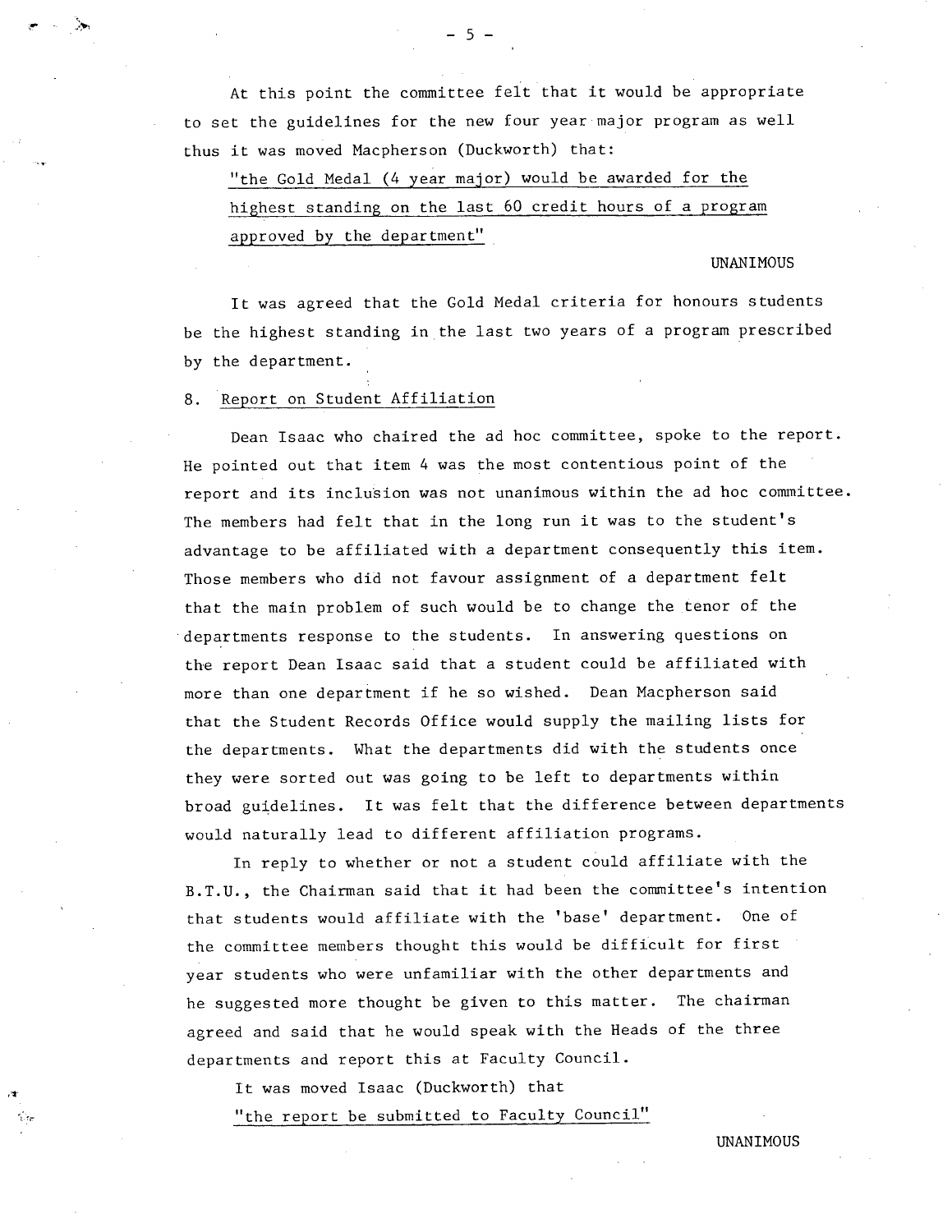# 9. Other Business

Dean Macpherson suggested that he wished to give notice of two items that he was going to put before the Committee at the next meeting. These were

(i) the election of members to the Faculty Committee on Courses

و<br>هي

 $(ii)$ proposed change to the Honours regulations of the Biology departments.

There being no other new business, the meeting adjourned at 4:27 p.m.

gr/nl